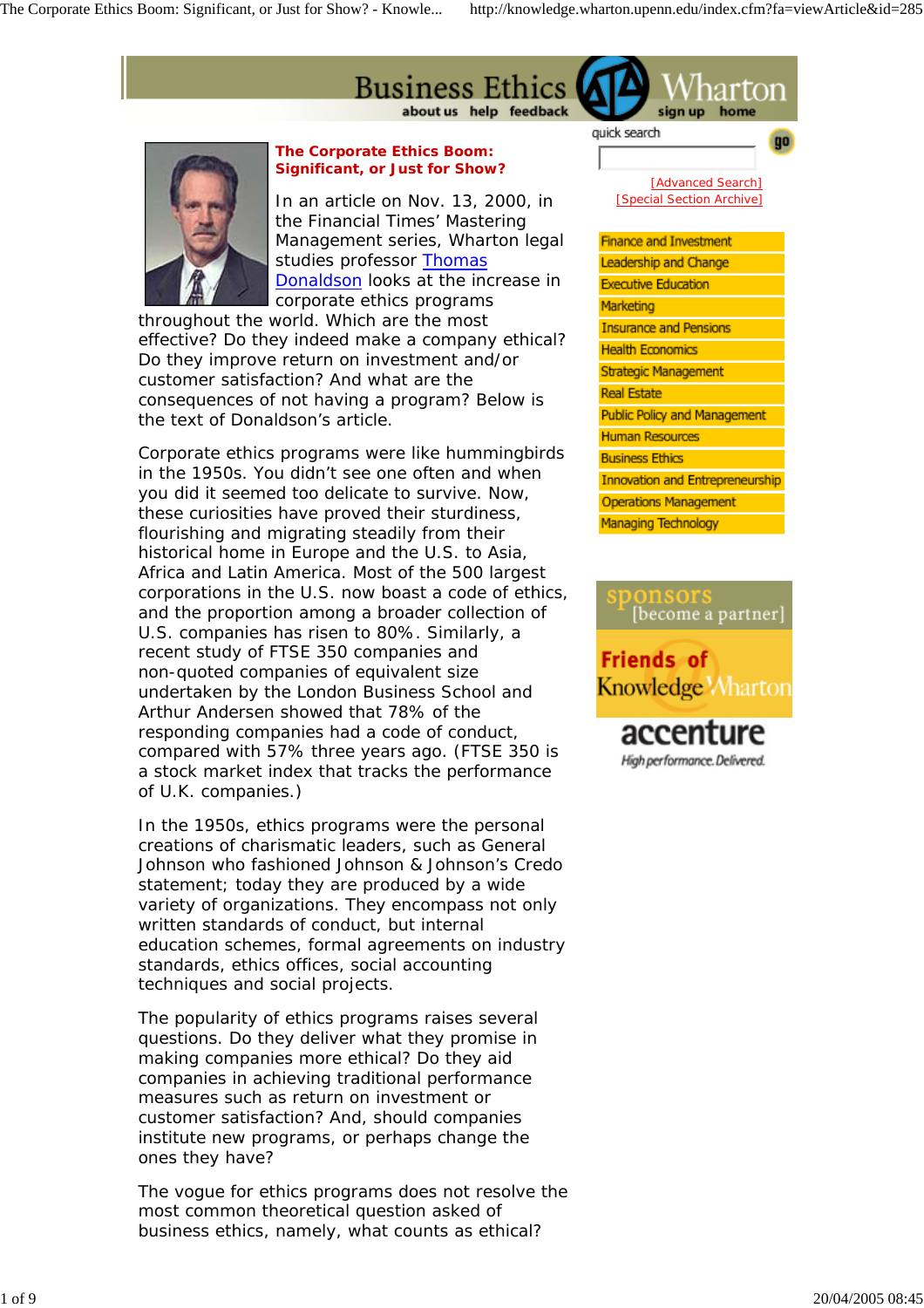Even the socially screened investment movement that specializes in assessing stocks for ethical characteristics often seems confused. Consider the tendency of such funds to screen out the "sin" stocks of tobacco, alcohol and firearms. As a result, high-tech stocks, ones unlikely to produce sinning products, have become darlings of such funds. But while Microsoft, for example, will probably never produce wine and so almost always finds itself on the screened funds' lists, it has been found in violation of U.S. anti-trust laws, a sin greater in some people's eyes than fermenting grapes.

Ethics programs, however, offer a solution to the question of what is ethical by simply decreeing an answer. It makes little difference to Motorola whether other companies agree or disagree that its principle of "uncompromising integrity" prohibits even small payments in countries where bribery is common. Motorola is content to set the standard for itself.

Similarly, programs created by industries or international organizations decree their own rules, although they often make use of existing standards as templates. The Organization for Economic Co-operation and Development's (OECD) recent prohibitions on companies based in member countries against engaging in foreign bribery were developed through extensive discussion among participating countries, although they contain precepts seen earlier in the U.S. Foreign Corrupt Practices Act.

Corporate ethics programs have spread widely, yet no evidence suggests this growth is the result of a decline in standards. Studies indicate that between 25% and 60% of employees in any given year admit to having seen ethical misbehavior, depending upon the context in which the question is asked.

What, then, has driven the ethics boom? Likely factors include the stronger focus by the media on corporate conduct, increased government pressure and the growing maturity of business institutions. Recently, media exposure of labor standards in Asia prompted a cascade of initiatives by companies such as Nike in the U.S. and Puma in Germany.

Moreover, people have seen that companies reeling from media and legal pressures suffer heavy losses. Names in the financial services industry such as Prudential Group, Daiwa Bank, Salomon Brothers, and Kidder, Peabody are sobering reminders that these problems can damage both a company's brand and its financial prospects. According to Roy C. Smith and Ingo Walter, financial experts who have analyzed these cases, Prudential Group's fraud at Prudential Securities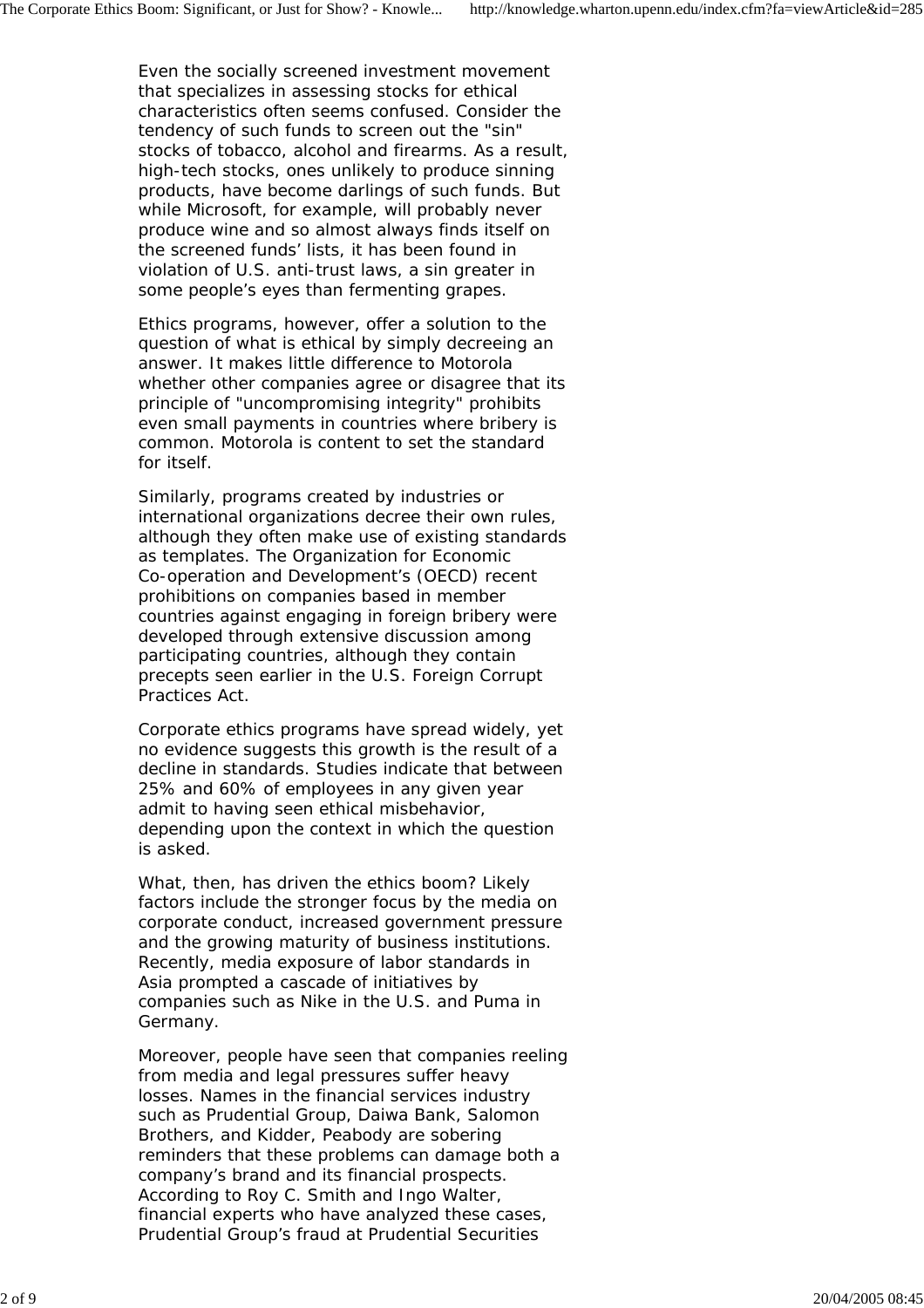and Prudential Insurance cost it \$1.8 billion in fines and settlements; Daiwa Bank's concealment of its trading losses cost it fines and the loss of its U.S. license; Salomon Brothers' government bond auction scandal cost it \$500 million in fines and settlements and \$1 billion in market capitalization; and Kidder Peabody's insider trading scandals and falsification of government bond trades cost it its viability: It was sold by General Electric in 1994 and is now defunct.

Often fines and court judgments take a back seat to the cost in damaged reputations. In the U.S., the 1994 legal dispute involving Bankers Trust Company and its sale of derivatives cost it tens of millions in an out-of-court settlement. But more significant was the company's damaged reputation: In a matter of months, its share price halved. And while Royal Dutch/Shell avoided significant legal action for its alleged passivity during the trial and execution of Nigerian environmentalists, the effect on its reputation in the late 1990s was substantial.

Governments, too, have applied increasing pressure on companies, prompting new designs for ethics programs. In 1991, U.S. Federal Sentencing Guidelines offered companies a dramatic incentive to develop formal schemes. The guidelines promise reduced penalties for companies found guilty of criminal conduct as long as they meet requirements for compliance and ethics programs. In turn, compliance-oriented ethics programs, usually with designated ethics officers, have boomed. Both the Ethics Officers Association and the Defense Industry Ethics Initiative have hundreds of members and share best practice for establishing ethics offices, hot lines, code design, web pages and training programs. Most of the largest 200 companies in the U.S. belong to one or both of these groups.

Finally, many experts argue that the ethics boom stems partly from the maturing of democratic capitalism. With Marxism dead, capitalism must nonetheless face the moral expectations of market participants. Consumers acknowledge the capacity of markets to generate wealth, but interpret the social contract between business and society as involving more than unmitigated profit-mongering.

The limits of law and regulation to cope with corporate ethics became obvious in the past century when consumers saw that regulation inevitably lags behind knowledge inside an industry. For example, governments were powerless to regulate successfully the use of asbestos because knowledge about its carcinogenic effects was held not by regulators outside the industry, but by employees inside it. By the time the law caught up, it was too late. Society expects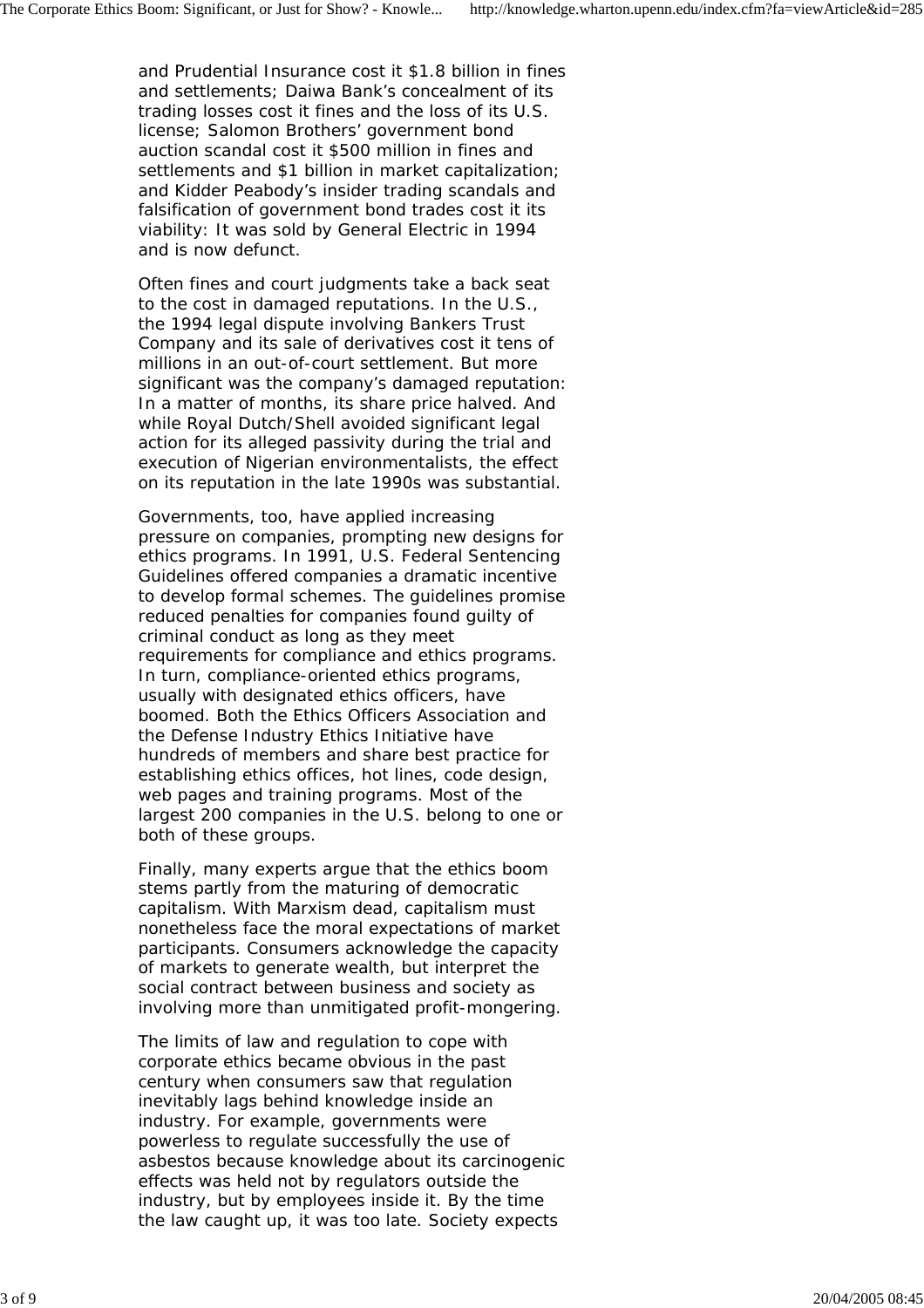companies to use their knowledge in a responsible way.

Most economists agree that externally imposed regulation can be invasive and inefficient. Companies, in turn, reason that if they can substitute moral persuasion for inefficient regulation, then they will benefit.

If the ethics programs of 50 years ago resembled a rare bird, today they resemble a Brazilian aviary. They fall into three types:

- code and compliance;
- identity and values;
- social outreach.

Each program has a different goal. Code and compliance programs are the most common and focus on regulating the behavior of employees. These formal documents specify employee behavior in detail and are often written by lawyers. Such codes govern conflict of interest, accepting gifts, anti-competitive behavior, entertaining customers and so on. Some industries have slowly developed highly specialized compliance programs. For example, the financial services industry has raised compliance nearly on a par with other aspects of corporate management such as human resources, finance and marketing.

Employees are often asked to sign a document each year indicating that they have read and understood the code. Thus, if the code is broken, it becomes easier to identify and penalize offenders. Motives for such codes are usually starkly self-interested: Companies hope to avoid legal and reputational harm by specifying and monitoring behavior.

A variant of compliance programs is the trend towards third-party sponsored codes. The ISO 9000 code (regulated in conjunction with The Council for Economic Priorities), the Japanese ESC 2000 Code, the Caux Roundtable Principles, the Sullivan Corporate Responsible Principles, OECD directives on foreign bribery and Kofi Annan's recent Global Compact from the United Nations are a few examples. Many such codes attempt to regulate labor standards in factories that supply global companies, as well as to specify standards for other aspects of behavior.

Companies such as Mattel, Levi Strauss and Royal Dutch/Shell have developed their own codes. However, increasingly companies find it convenient, if not more efficient, to use third-party resources for monitoring. One example is the work done by the non-profit, anti-corruption group Transparency International. This group not only publishes yearly rankings of bribe-paying and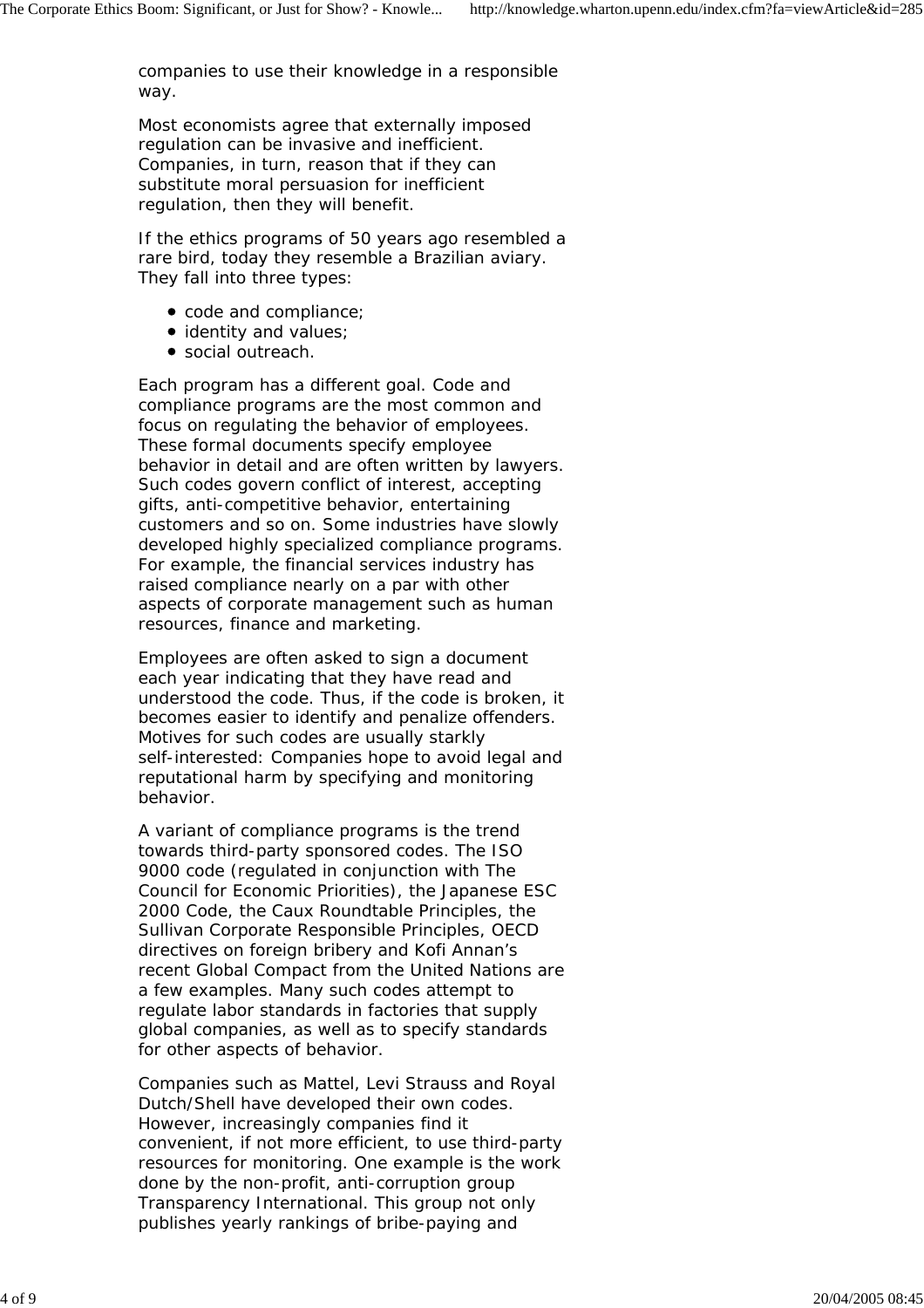bribe-taking countries, but has worked with corporations and governments to clean up institutions in host countries.

Identity and values programs, which sometimes exist alongside compliance variants, differ starkly from their counterparts in tone and motivation. They usually draw inspiration from a list of the company's values that emphasizes positive concepts such as integrity, respect for others, teamwork and service to stakeholders. Not unlike mission statements, values programs aim to express what the corporation stands for, to specify an "identity". Royal Dutch/Shell's "principles" and Johnson & Johnson's Credo are examples. Most very large U.S. corporations possess such programs and companies in other countries are following suit.

Nonetheless, many corporations launch values programs only to see them wither. In contrast, companies that have been successful in maintaining schemes tend to renew them from time to time and managers use language from values statements to justify business decisions. The tone of values programs is markedly different from compliance codes. They emphasize positive rather than negative concepts and self-motivation rather than external sanction. The phrasing tends to be in plain language and sometimes even emotional, in contrast to legalistic compliance codes.

Finally, "social outreach" programs, the least common type, emphasize the company's role as a social citizen. Two trends dominate such programs. The first is the "social accounting" movement with its roots in Europe and the second is the "competency-based" responsibility movement from Europe and the U.S. Social accounting programs rest on the premise that companies should account for social activities in much the same way as they account for their financial activities.

Recently a group of 300 global companies called the Global Reporting Initiative (GRI) began formulating standards to improve social reporting. European companies including BP and the social accounting pioneer Norsk Hydro of Norway have adopted such programs. To date, social accounting is a legal requirement only in France.

The second form of social outreach emphasizes a corporation's core competency in its attempt to contribute to society. Increasingly, such programs are adopted by companies which want to move beyond writing checks for good causes.

One of the first to use a competency-based program was U.S. pharmaceutical company, Merck. Merck startled the world in 1980s when it moved to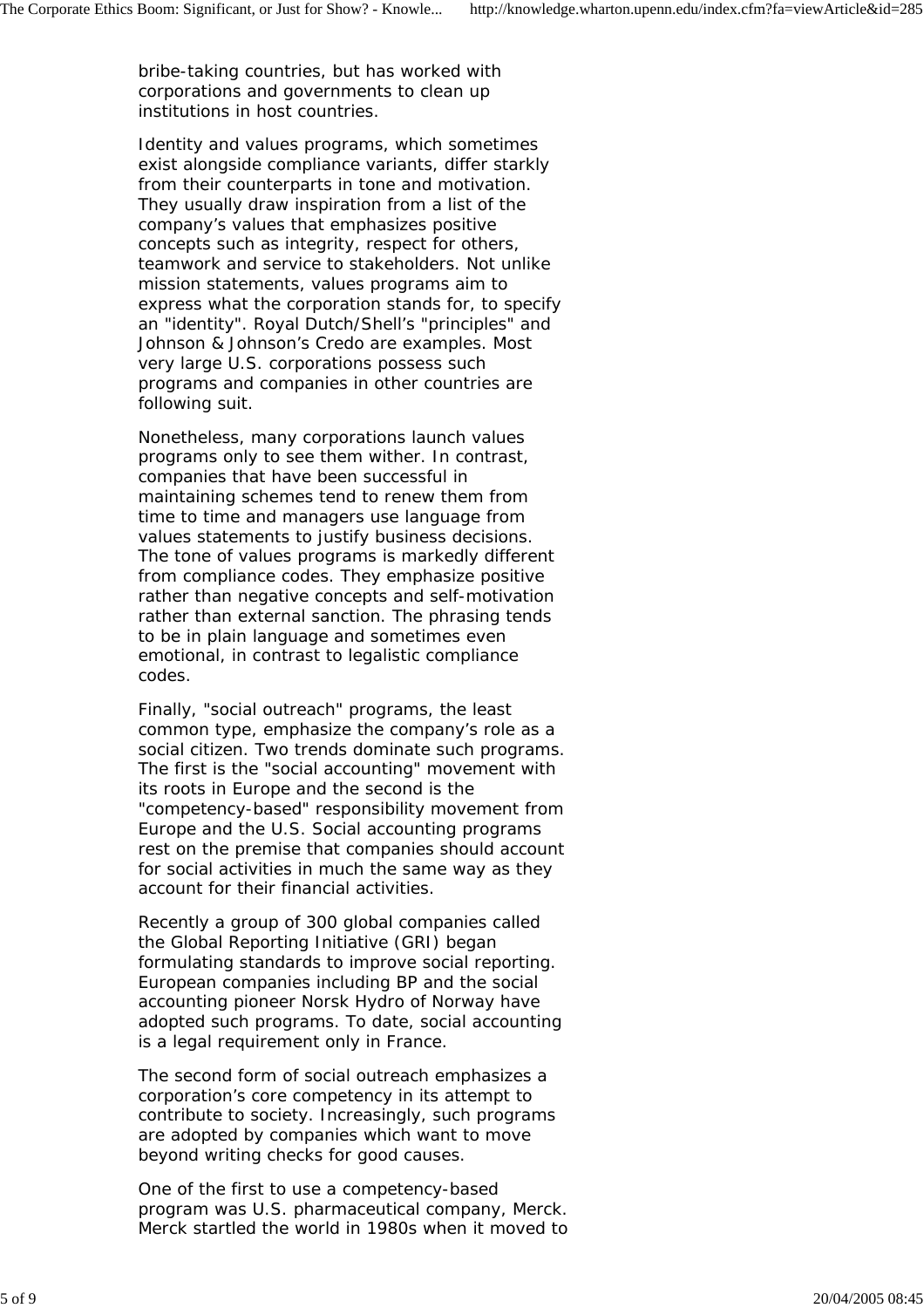develop a drug, Mectizan, that would treat the tropical disease river blindness. Because potential users of the drug constituted some of the world's poorest people, no one, including Merck, expected the drug to make a profit. Merck also knew that developing such a drug would cost hundreds of millions of dollars. But relying upon its identity/values tradition of emphasizing the health of the customer as the best means to achieve profit, Merck pushed ahead.

The result was remarkable. Merck reaped a public relations windfall and even more significant, the World Health Organization last year announced that river blindness was on the short list of diseases officially eradicated. Following Merck's success, peer pressure on other pharmaceutical companies proved intense. Since then, Pfizer has announced a \$60 million project to eliminate the eye disease trachoma and SmithKline Beecham has agreed to give away its drug to cure lymphatic filariasis.

Competency-based initiatives have spread. Ericsson developed a project on magnetic pollution; with help from UNICEF, Procter & Gamble is developing Nutri-Delight, a new product that addresses malnutrition in poorer countries; and BP in 1998 agreed to give solar-powered refrigerators to doctors in Zambia for storing malaria vaccines. Danone sponsors employees in Hungary to work with local groups to raise health standards for children.

Such efforts are not without risk. Monsanto applied its scientific expertise in an initiative with the International Rice Institute, groups from Thailand and the Thai government to educate poor farmers about how to improve crop yields using scientifically engineered seeds and modern chemicals. But Monsanto has since been the target of vigorous criticism in the media, much of it alleging that Monsanto's technology is a hazard to the environment.

## Ethics and profits

The motives behind the three kinds of ethics programs vary significantly. A 1999 study by the Conference Board demonstrated that the reasons behind ethics codes are markedly different in different cultures. Codes dominated by considerations of bottom-line success turn out to be far more popular in the U.S. than elsewhere. The study showed that 64% of all U.S. codes are dominated by self-interested or "instrumental" motives, while 60% of European codes are dominated by "values" concerns.

Despite geographic differences, the Conference Board study demonstrated that increasing numbers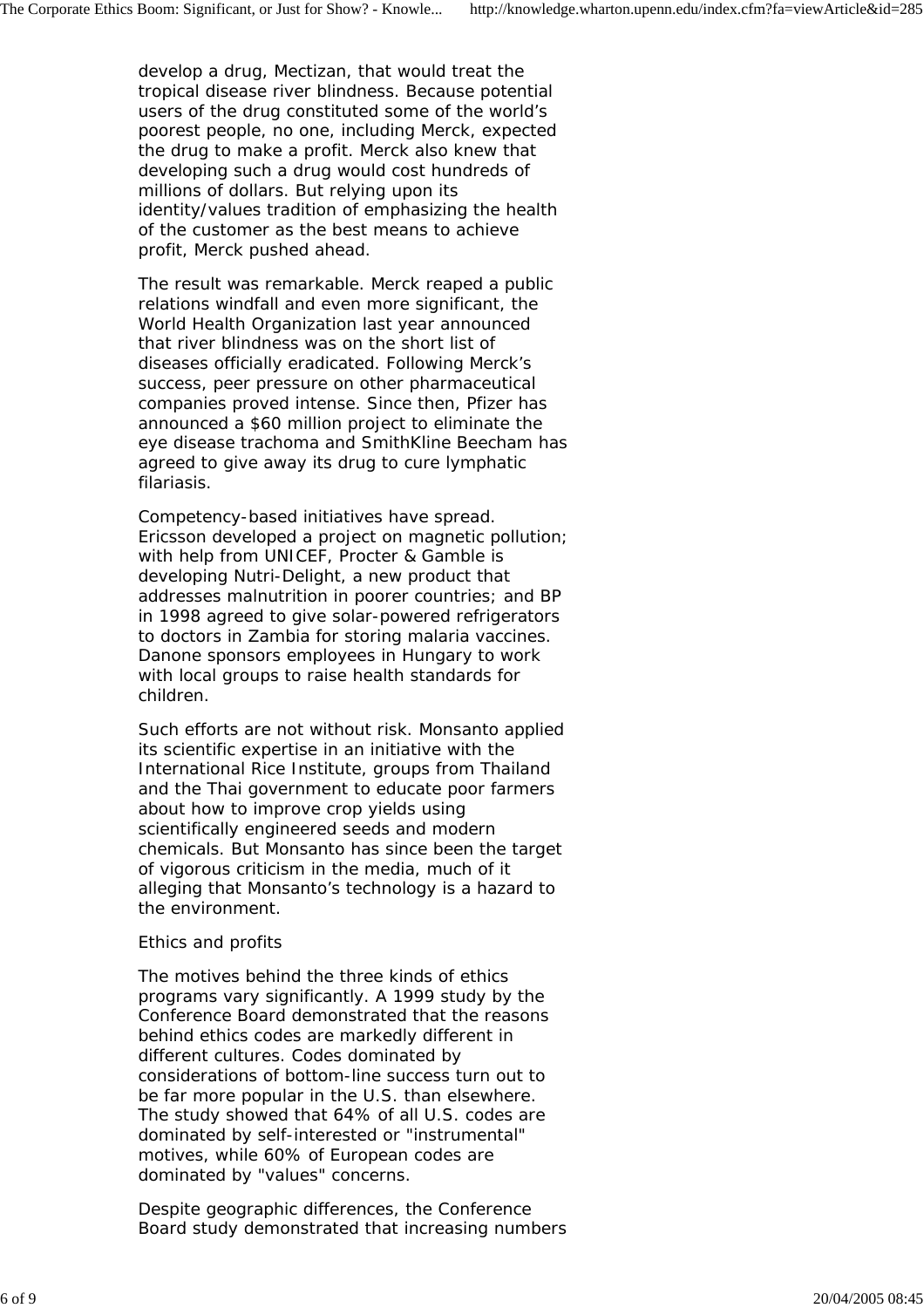of senior managers are involved. About 95% of companies formulating ethics codes include contributions from the chief executive, in contrast to 80% in 1987, and 78% of company boards of directors in contrast to 21% in 1987.

Do better corporate ethics fuel higher profits? This question has been studied for decades with no resolution. A 1999 academic study by Roman, Hayibor and Agle summarized 52 research projects devoted to corporate ethics and profit. At first sight, the results appear encouraging for corporate ethics program defenders. The authors concluded that 33 studies showed a positive link between corporate ethics and profit, 14 showed no effect or were inconclusive and only five suggested a negative relationship. Nonetheless, the problems of grappling with the relationship between ethics and profit are huge. They include determining not only what "counts" as a more "ethical" company, but also excluding reputational effects that can follow financial success. It is difficult to know what to conclude. Even if better ethics is good business, the question of whether programs make better ethics remains.

The 2000 National Business Ethics Survey in the U.S. confirmed earlier studies showing that merely having a code of ethics does nothing to improve corporate ethics. Indeed, this most recent study confirmed the trend of earlier pessimistic studies in showing a slight positive correlation between merely having formal ethical standards and poorer ethics - in this instance poorer ethics being reflected in the percentage of employees who feel pressure to compromise ethics. The picture, however, is different for companies being restructured.

The study showed that when organizations are not in transition, the presence of ethics program elements (such as formal standards, training and an advice line) is not statistically related to the pressure employees feel to compromise on ethical standards. But when organizations are in transition, pressure to lower ethical standards is significantly higher if formal initiatives are missing.

Evidence is accumulating that ethics programs are more successful when they are seen by employees not as being about compliance, but about values. A 1999 study undertaken by academics Weaver and Trevino showed that when employees construed companies' ethics programs as being oriented towards "values" rather than "compliance", they displayed far more commitment to the organization, more willingness to deliver bad news and more willingness to seek advice.

Another study by the same authors strongly suggests that programs fare better when they are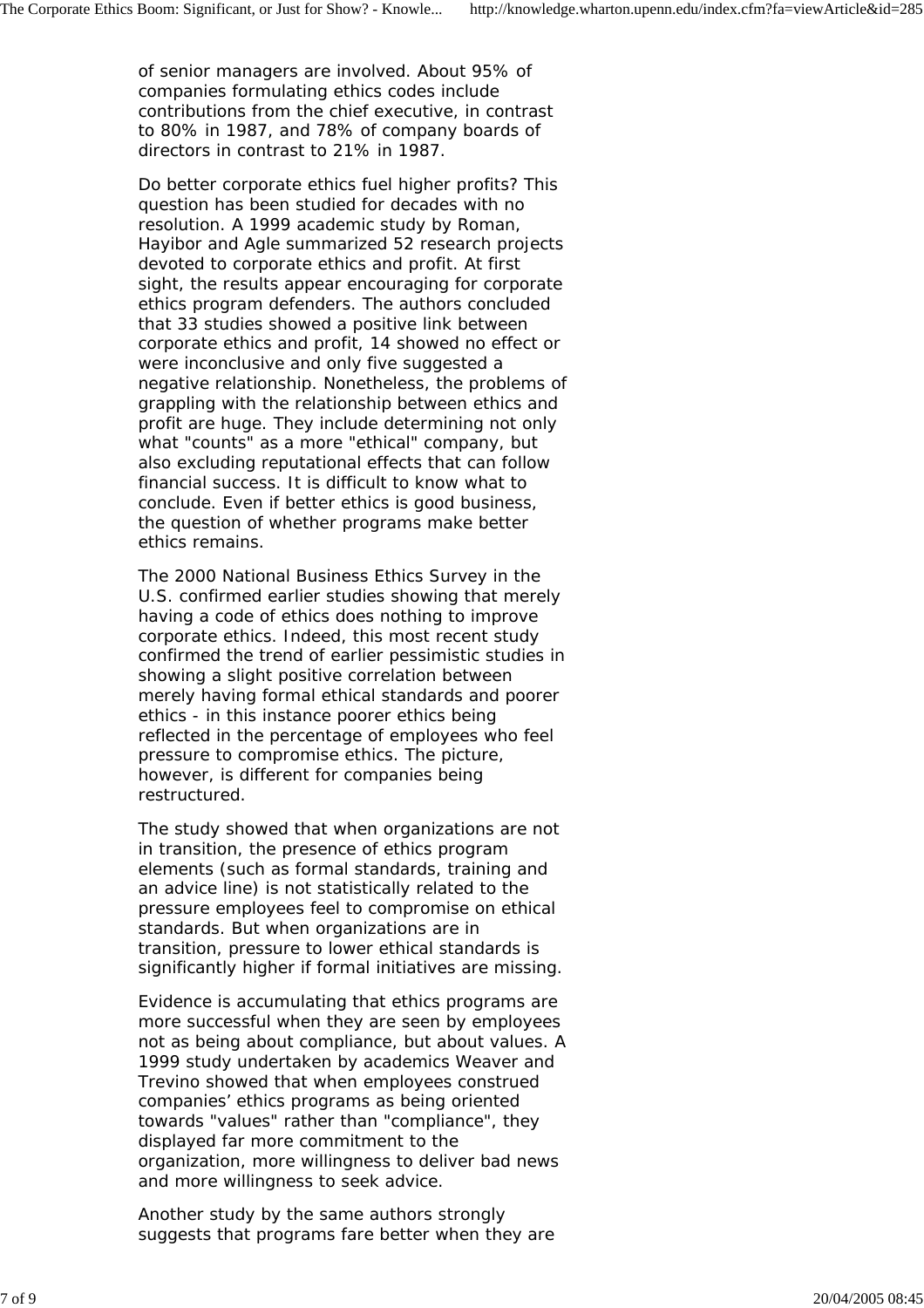"integrated" rather than "decoupled"; in other words ethics policies fare better when they are integrated with other corporate structures and policies, such as reward policies, and where people who occupy corporate structures are held accountable. In contrast, less successful "decoupled" ethical policies appear to conform to external expectations while making it easy to insulate much of the organization from those expectations. Hence, companies that attempt to manage ethics without co-operation of senior managers and without adjusting structures and policies are less likely to succeed.

In line with this finding, a 1992 U.S. study by the Institute of Chartered Financial Analysts of 5,000 people in the financial services industry showed that only 11% of financial services managers who witnessed unethical behavior reported their concerns. Clearly, financial services companies need more than a well-constructed compliance mechanism.

Studies support the connection between employee evaluation of their company's ethical behavior and important indicators such as loyalty. The 2000 National Business Ethics Survey undertaken by the Ethics Resource Center in the U.S. indicated that 43% of employees who disagree that the head of their organization "sets a good example of ethical business behavior" also feel pressure to compromise ethics standards. But only 8% of employees who agree that he or she sets a good example feel ethical pressure.

In a recent KPMG integrity survey, four out of five employees who felt that managers would uphold ethical standards said they would recommend their company to potential recruits, whereas only one in five employees who did not believe managers supported ethical standards would do so. The study also found that four out of five employees who felt management would uphold ethical standards also believed customers would recommend the company to others, while the figure halved for employees who did not have faith in managers' ethical standards.

## Conclusion

First, we should get used to ethics programs. The forces that propelled them into being show no signs of abating. Yet not all ethics programs are created equal. Corporate ethics programs can either fit with or conflict with the interests and aims of the corporations that create them.

Companies that wish to define their identity and communicate their values to employees, stockholders and customers should adopt different programs from ones that simply want to limit legal